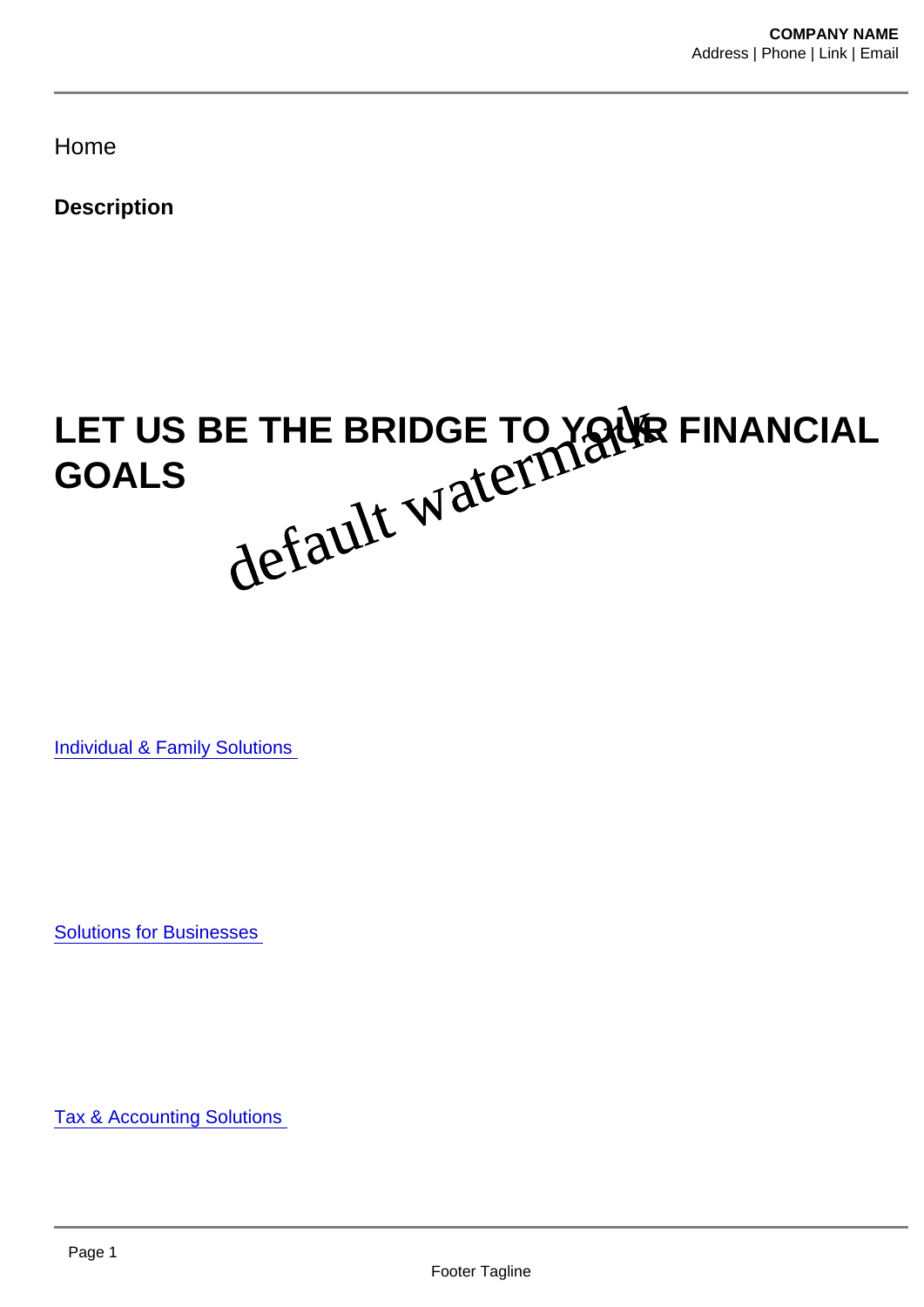## What We Do



## Personal Investment Solutions

At Freitas, we know planning for your legacy is important. Please visit the below pages in order to learn more about our solutions for families and individuals.

- [Investment Management](https://freitaswmg.com/services/investment-managment/)
- [Retirement Planning](https://freitaswmg.com/services/individuals-and-families/retirement-planning/)
- [Estate Planning](https://freitaswmg.com/services/investment-managment/estate-planning/)
- [Comprehensive Financial Planning](https://freitaswmg.com/services/individuals-and-families/comprehensive-financial-planning/)
- [Insurance and Risk Management](https://freitaswmg.com/services/individuals-and-families/insurance-and-risk-management/)
- [Education Planning](https://freitaswmg.com/services/individuals-and-families/education-planning/)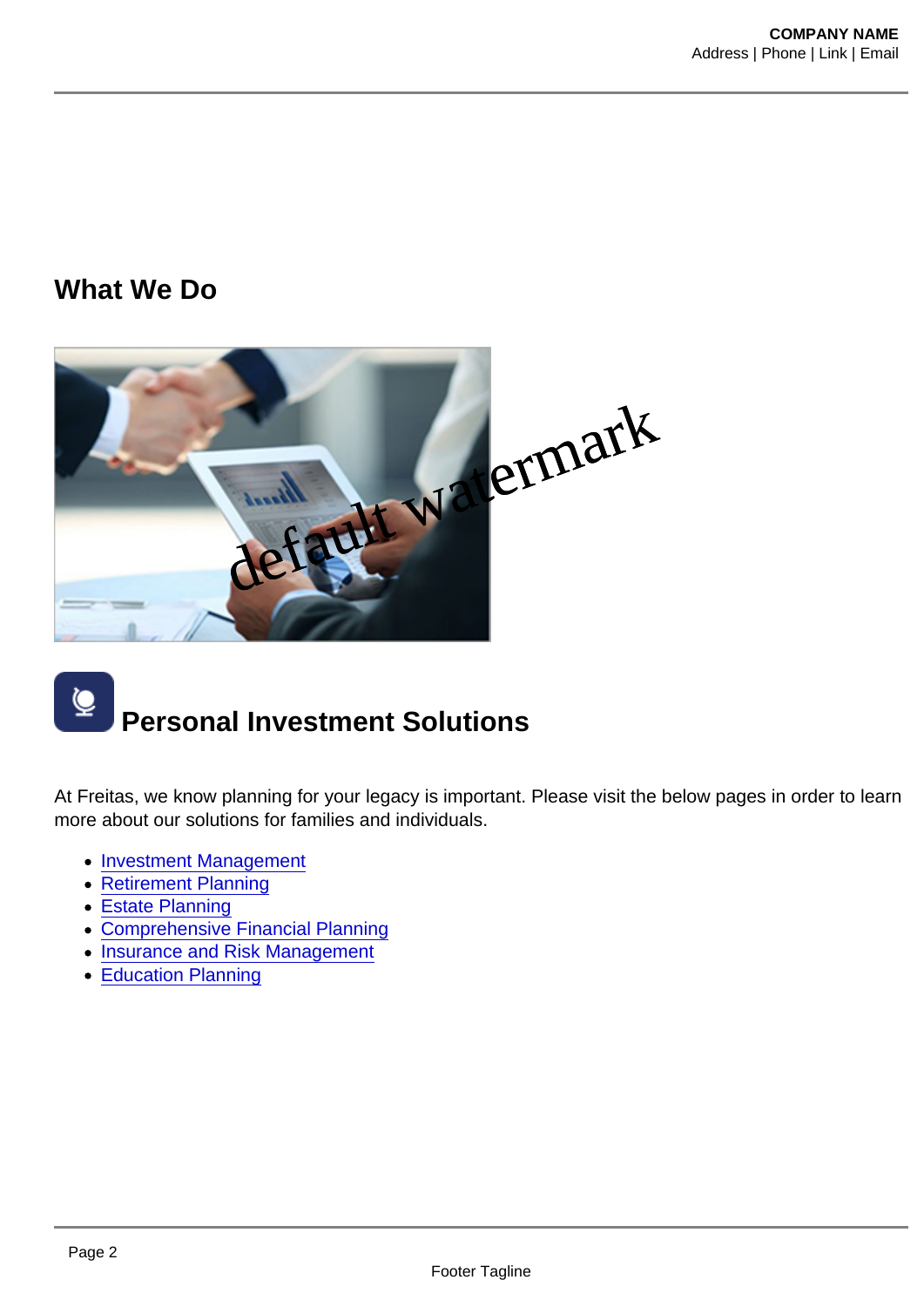Employee Benefit Solutions Employee Benefit Solution at CIMark<br>A happy employee is **Charlemployee** and you want the best benefits a company may offer. Let our

team help you with your employee benefits package and company retirement plan needs.

- [Retirement Plan Solutions](https://freitaswmg.com/services/solutions-for-companies/retirement-plan-solutions/)
- [Employee Benefits Solutions](https://freitaswmg.com/services/solutions-for-companies/group-benefits/)

## Tax and Accounting Services

As part of our holistic approach to financial planning, we can not emphasize enough how proper tax